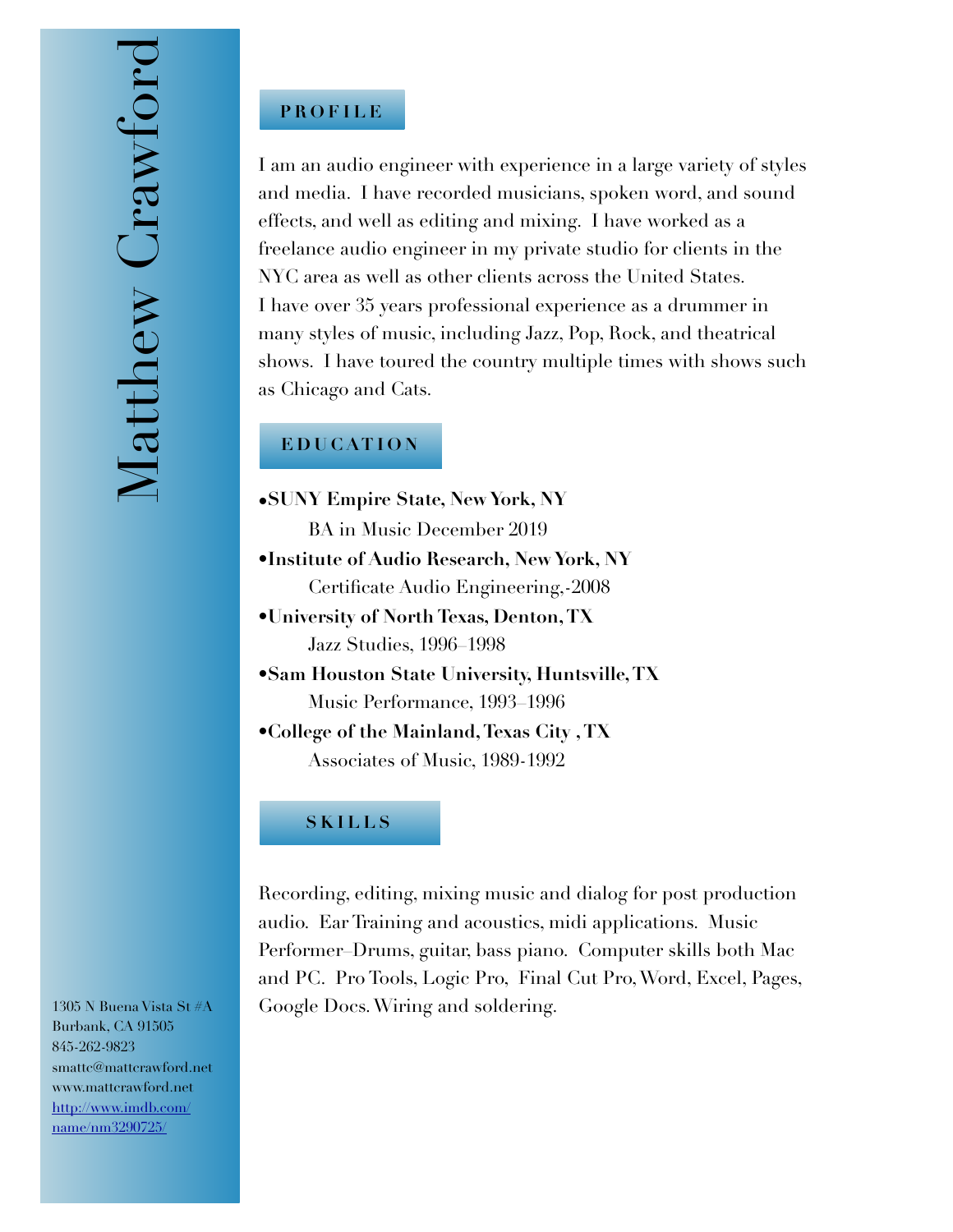845-262-9823 [smattc@mattcrawford.net](mailto:smattc@mattcrawford.net)

#### **AUDIO EXPERIENCE**

# **Recording, Mixing and FOH Engineer, Princeton University, Princeton, NJ 2017- Present**

Recording, mixing and editing music, as well as running FOH for concerts, stage hand, lighting and stage management tasks at Richardson Auditorium, Taplin Auditorium and Frist Theater.

#### **FOH Engineer, William Paterson University, Wayne, NJ 2017-2020**

Running FOH for concerts and other audio related work at Shea Auditorium.

#### **Mixing Engineer, Parabolic, New York, NY 2016**

Mixing and editing post production work Television and films.

## **Recording Engineer, West West Side Music, New Windsor, NY 2014-2017**

Recording, mixing and editing music for independent artists as well as post production work for NBC and other films.

#### **Mixing Engineer, Trilogy Films- Documentary Film, New York, NY-2014**

Post Production mixing of score, dialog and effects for short documentary film.

#### **Park Ave Armory Christmas Party, Live Event New York, NY-2013**

Install set up and operation of sound and lighting equipment for holiday party and show.

# **Recording, Mixing Engineer, inkmobility.com- Commercial, Austin, TX-2013**  Mixing of the score of the Internet commercial as well mixing dialog and sound effects and sound design

## **Editor, Audio Books, Stony Point, NY -2008–2013**

Editing audio using Pro Tools. Inserting room tone, removing noise, locating and editing mistakes where possible. Quality control.Mixing Engineer/Musician,

#### **Man on a Mission–Film, Austin, TX -2012**

Mixing of the score of the short film as well as musician and recording engineering.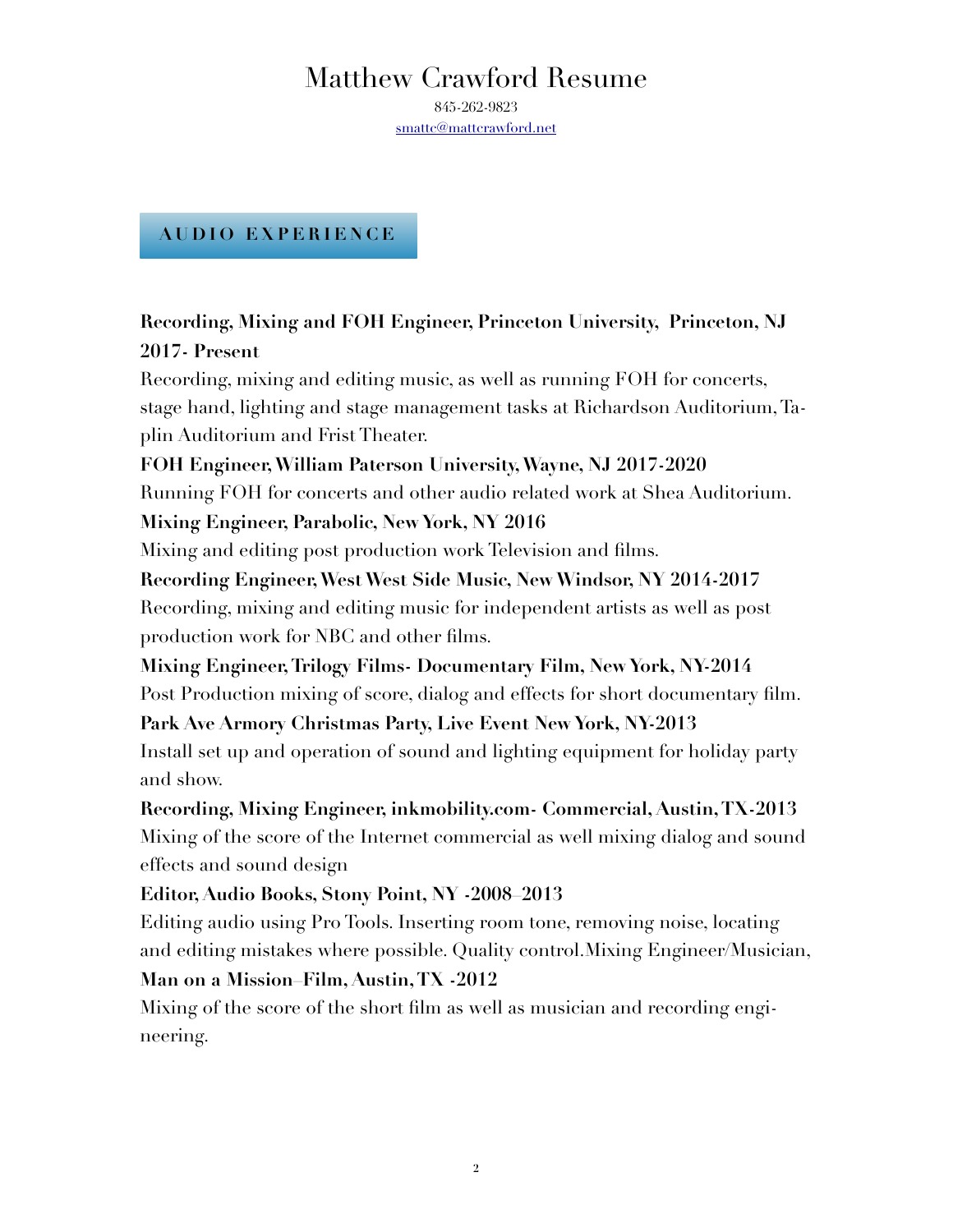845-262-9823 [smattc@mattcrawford.net](mailto:smattc@mattcrawford.net)

# **Mixing Engineer, JAY & SILENT BOB: LET US DANCE!-Video Game Austin, TX-2012**

Mixing of two songs featured in the video game app featured on iTunes.

# **Mixing Engineer, Imagination Station–Film, Austin, TX-2012**

Mixing of the score of the short film as well as musician and recording engineering.

# **Recording, Mixing Engineer, Athletic Foodie-Commercial, Austin, TX-2012**

Mixing of the score of the TV commercial as well as musician and recording engineering.

# **Editor, Audio Books, RVM Sounds, Edison, NJ-2011–2012**

Editing audio using Pro Tools. Inserting room tone, removing noise, locating and editing mistakes where possible. Quality control.

## **Submerged–Film, Austin, TX - 2011**

Sound design, Foley, dialog clean up mixing, score mixing

# **Engineering Intern, Showplace Studios Dover, NJ-2010-2013**

Gaining further knowledge in all aspects of recording studio. Session set up, patch bay, assistant engineering, recording editing, client hospitality.

# **Mixing Engineer, Two De Force–Film, Los Angeles, CA-2011**

Mixing of the score of the feature length film as well as musician and recording engineering.

## **Mixing Engineer, Switch–Film, Austin, TX-2011**

Mixing of the score of the feature length documentary as well as musician and recording engineering.

## **Mixing Engineer/Musician, Sushi–Film, Austin, TX -2011**

Mixing of the score of the feature length documentary. Played and recorded drums as well as other instruments.

# **Mixing Engineer/Musician, Man on a Mission–Film, Austin, TX -2010**  Mixing of the score of the feature length documentary. Played and recorded drums on multiple tracks.

**Mixing–Sound Design–Foley, Cell the Web Series, Austin, TX-2010**  Mixing of score and dialog clean up. Sound effects through design and Foley.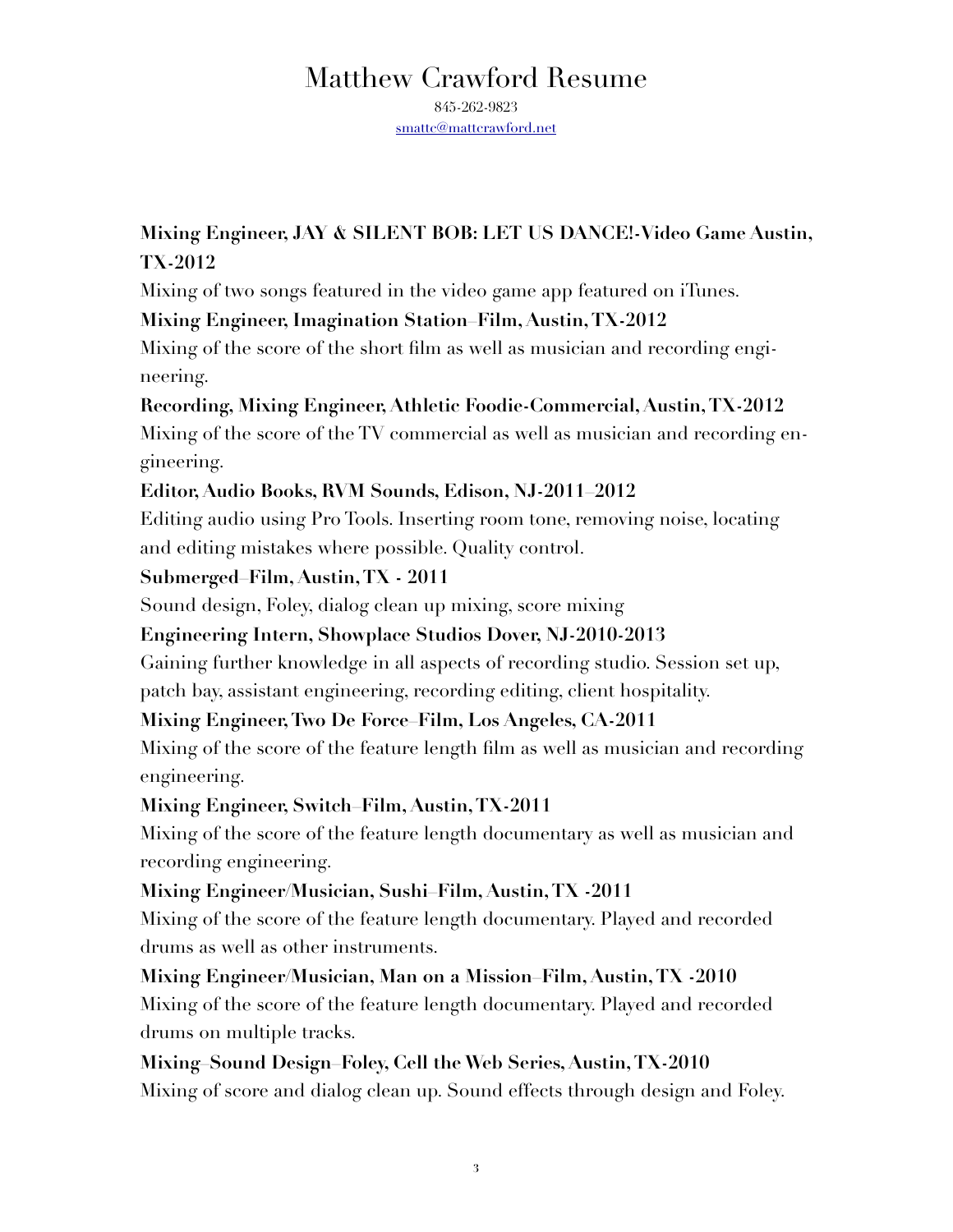845-262-9823 [smattc@mattcrawford.net](mailto:smattc@mattcrawford.net)

**Recently won a Best in Sound Design award. Mixing Engineer, The Club–Film, Austin, TX-2010**  Mixing of the score. **Mixing–Sound Design–Foley, Mission on Seven–Film, Austin, TX-2009**  Mixing of score and dialog clean up. Sound effects through design and Foley. **Engineer/Arranger/Editor, Dallas BBQ–commercial, New York, NY -2009**  Rearranged, edited and rerecorded parts for previously recorded jingle. **Eulogy Maker–Film, New York, NY -2010**  Sound design, Foley, dialog clean up mixing, score mixing **Fantastic Fest–Trailer, Austin, TX -2009**  Sound Design, Foley, Mixing Engineer **Desolution-Film, New York, NY -2009**  Sound Design, Foley **Funky Pickles-Film, New York, NY and Austin, TX -2009**  Mixing Engineer **The Retelling-Film, New York, NY and Austin, TX -2009**  Mixing Engineer **Artois the Goat-Film, Austin, TX -2008**  Mixing Engineer **Quarter to Noon-Film, New York, NY and Austin, TX -2008**  Sound Design, Recording Engineer, Mixing Engineer **Production Music Library, New York, NY Jan–Apr -2008**  Editing Music with Pro Tools to 60, 30 and 10 sec samples. **Shot –Film, New York, NY Austin, TX Feb -2008**  Mixing Engineer **Cowboy Smoke –Film, New York, NY, Austin, TX Jan -2008**  Mixing Engineer, Musician **City Show GPS–Audio Tour, New York, NY Jan -2005**  Sound Designer/Engineer/Composer **Brouhaha Studio, Austin, TX -October –2002 -January -2003** Studio and live Recording, managing Accounts

#### **DaSilva Architects-Receptionist-New York, NY March 2003-2007**

Worked as receptionist using all aspects of office related skills: Answering phones, development of web design, document handing and client hosting.